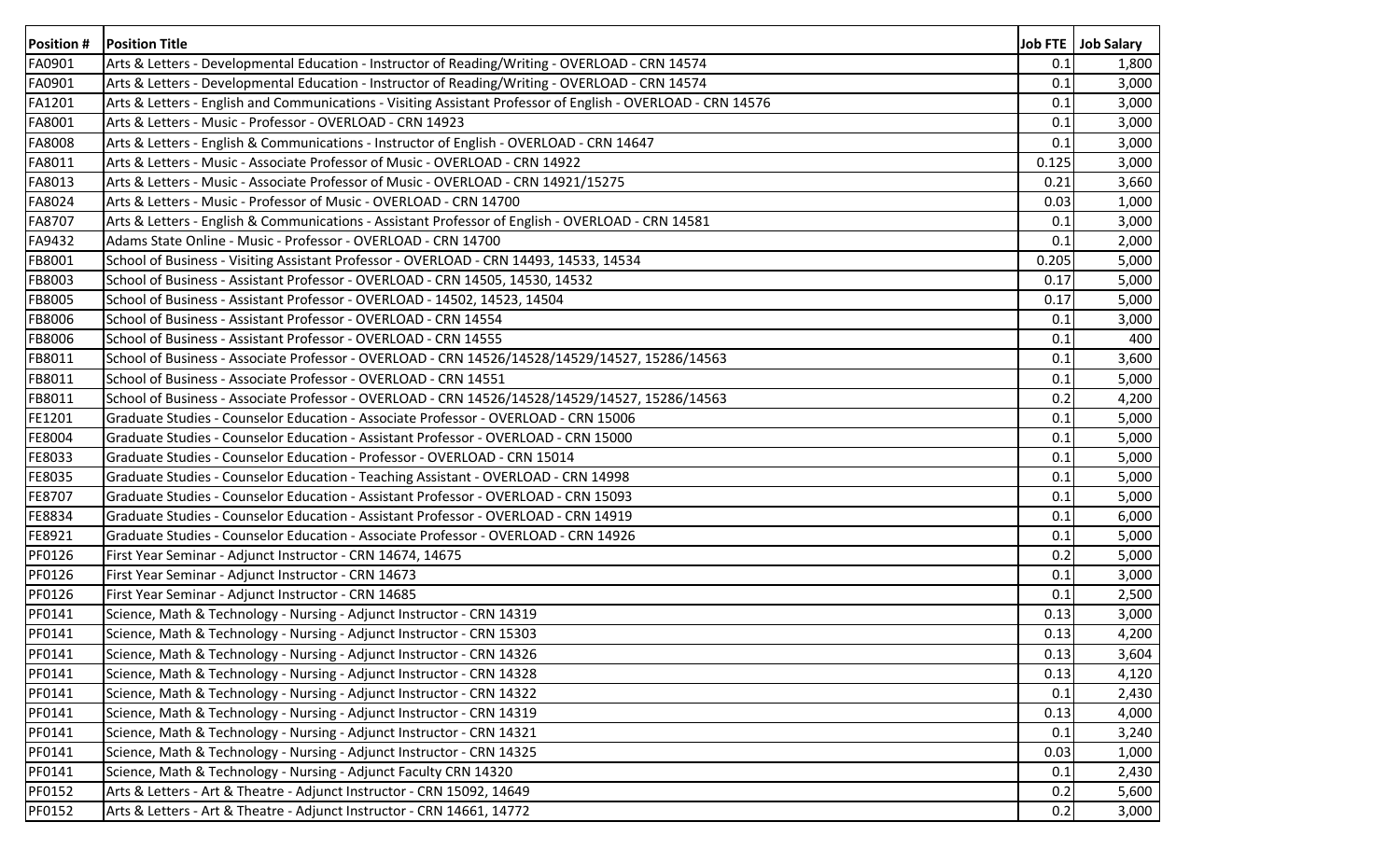| <b>Position #</b> | <b>Position Title</b>                                                                                              |      | Job FTE Job Salary |
|-------------------|--------------------------------------------------------------------------------------------------------------------|------|--------------------|
| <b>PF0152</b>     | Arts & Letters - Arts & Theatre - Adjunct Instructor - CRN 14651                                                   | 0.1  | 3,000              |
| PF0152            | Arts & Letters - Arts & Theatre - Adjunct Instructor - CRN 14657                                                   | 0.1  | 2,200              |
| PF0153            | Arts & Letters - English & Communications - Adjunct Instructor - CRN 14545, 14570, 14579                           | 0.3  | 6,000              |
| PF0153            | Arts & Letters - English and Communications - Adjunct Instructor - CRN 14566, 14567                                | 0.2  | 5,000              |
| PF0154            | Arts & Letters - History/Anthropology/Philosophy/Political Science/Spanish - Adjunct Instructor - CRN 14797, 14798 | 0.2  | 8,000              |
| <b>PF0155</b>     | Arts & Letters - Music - Adjunct Instructor - CRN 14724                                                            | 0.01 | 1,000              |
| <b>PF0155</b>     | Arts & Letters - Music - Adjunct Instructor - CRN 15330                                                            | 0.01 | 750                |
| PF0161            | School of Business - Adjunct Instructor - CRN 14519, 14520, 14522                                                  | 0.3  | 9,750              |
| PF0161            | School of Business - Adjunct Instructor - CRN 14962                                                                | 0.1  | 3,000              |
| PF0161            | School of Business - Adjunct Instructor - CRN 14525                                                                | 0.1  | 2,800              |
| PF0163            | School of Business - MBA- Adjunct Instructor - CRN 14560                                                           | 0.1  | 3,000              |
| PF0163            | School of Business - MBA - Adjunct Instructor - CRN 14557                                                          | 0.1  | 4,000              |
| PF0163            | School of Business - MBA- Adjunct Instructor - CRN 14562                                                           | 0.1  | 1,200              |
| PF0163            | School of Business - MBA - Adjunct Instructor - CRN 14556                                                          | 0.1  | 3,000              |
| PF0163            | School of Business - MBA - Adjunct Instructor - CRN 14550                                                          | 0.1  | 4,000              |
| PF0163            | School of Business - MBA - Adjunct Instructor - CRN 14552                                                          | 0.1  | 4,000              |
| PF0163            | School of Business - MBA- Adjunct Instructor - CRN 14558                                                           | 0.1  | 1,800              |
| PF0163            | School of Business - MBA- Adjunct Instructor - CRN 14549/15287                                                     | 0.1  | 4,000              |
| PF0163            | School of Business - MBA - Adjunct Instructor - CRN 14559                                                          | 0.1  | 3,000              |
| PF0164            | Higher Education Administration and Leadership - Adjunct Instructor - CRN 14727                                    | 0.1  | 4,000              |
| PF0165            | School of Business - HCA - Adjunct Instructor - CRN 14532                                                          | 0.06 | 2,000              |
| PF0165            | School of Business - HCA - Adjunct Instructor - CRN 14530                                                          | 0.06 | 2,000              |
| PF0172            | Kinesiology - Adjunct Instructor - CRN 14694, 14822, 14823                                                         | 0.17 | 2,500              |
| PF0172            | Kinesiology - Adjunct Instructor - CRN 14695, 14824, 14825                                                         | 0.17 | 2,500              |
| PF0173            | Department of Teacher Education - Adjunct Instructor - CRN 14612                                                   | 0.1  | 2,500              |
| PF0173            | Department of Teacher Education - Adjunct Instructor - CRN 14610                                                   | 0.1  | 2,500              |
| PF0173            | Department of Teacher Education - Adjunct Instructor - CRN 14605/14609                                             | 0.1  | 2,500              |
| PF0173            | Department of Teacher Education - Adjunct Instructor - CRN 14618                                                   | 0.1  | 2,500              |
| PF0173            | Department of Teacher Education - Adjunct Instructor - CRN 14611                                                   | 0.1  | 2,500              |
| PF0173            | Department of Teacher Education - Adjunct Instructor - CRN 14603/14607                                             | 0.1  | 2,500              |
| PF0173            | Department of Teacher Education - Adjunct Instructor - CRN 15202                                                   | 0.1  | 1,800              |
| PF0176            | Department of Teacher Education - Adjunct Instructor - CRN 14631                                                   | 0.1  | 3,000              |
| PF0179            | Graduate Studies - Counselor Education - Adjunct Instructor - CRN 14992, 14994                                     | 0.2  | 8,000              |
| PF0179            | Graduate Studies - Counselor Education - Adjunct Instructor - CRN 15282                                            | 0.1  | 3,000              |
| PF0179            | Graduate Studies - Counselor Education - Adjunct Instructor - CRN 14941, 14942                                     | 0.2  | 8,000              |
| PF0179            | Graduate Studies - Counselor Education - Adjunct Instructor - CRN 14966                                            | 0.1  | 4,000              |
| PF0179            | Graduate Studies - Counselor Education - Adjunct Instructor - CRN 14979, 14963, 14986                              | 0.3  | 9,000              |
| PF0179            | Graduate Studies - Counselor Education - Adjunct Instructor - CRN 14987, 14989                                     | 0.2  | 8,000              |
| PF0179            | Graduate Studies - Counselor Education - Adjunct Instructor - CRN 14988, 15218                                     | 0.2  | 6,000              |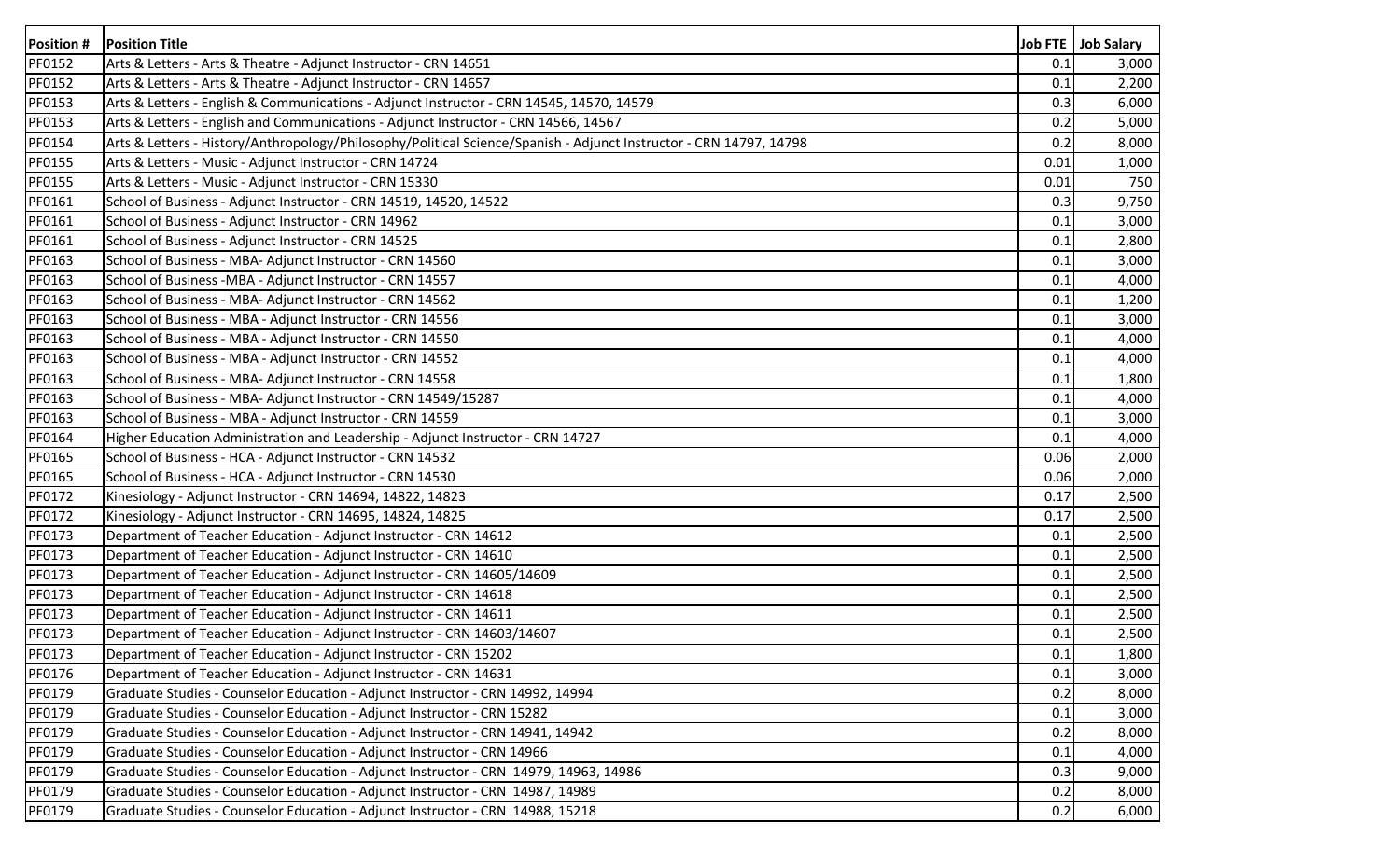| <b>Position#</b> | <b>Position Title</b>                                                                                                  |      | Job FTE   Job Salary |
|------------------|------------------------------------------------------------------------------------------------------------------------|------|----------------------|
| PF0179           | Graduate Studies - Counselor Education - Adjunct Instructor - CRN 14967, 14968, 14969                                  | 0.3  | 12,000               |
| PF0179           | Graduate Studies - Counselor Education - Adjunct Instructor - CRN 14952, 14953, 14934                                  | 0.3  | 12,000               |
| PF0179           | Graduate Studies - Counselor Education - Adjunct Instructor - CRN 14982, 14983                                         | 0.2  | 8,000                |
| PF0179           | Graduate Studies - Counselor Education - Adjunct Instructor - CRN 15029                                                | 0.1  | 4,000                |
| PF0179           | Graduate Studies - Counselor Education - Adjunct Instructor - CRN 15035, 15045                                         | 0.2  | 8,000                |
| PF0179           | Graduate Studies - Counselor Education - Adjunct Instructor - CRN 14943                                                | 0.1  | 4,000                |
| PF0179           | Graduate Studies - Counselor Education - Adjunct Instructor - CRN 14939, 14936                                         | 0.2  | 8,000                |
| PF0179           | Graduate Studies - Counselor Education - Adjunct Instructor - CRN 14944                                                | 0.1  | 3,000                |
| PF0179           | Graduate Studies - Counselor Education - Adjunct Instructor - CRN 15028                                                | 0.1  | 4,000                |
| PF0179           | Graduate Studies - Counselor Education - Adjunct Instructor - CRN 14971, 14972, 14973                                  | 0.3  | 9,000                |
| PF0179           | Graduate Studies - Counselor Education - Adjunct Instructor - CRN 14954                                                | 0.1  | 4,000                |
| PF0179           | Graduate Studies - Counselor Education - Adjunct Instructor - CRN 14970                                                | 0.1  | 4,000                |
| PF0179           | Graduate Studies - Counselor Education - Adjunct Instructor - CRN 14933                                                | 0.1  | 4,000                |
| PF0179           | Graduate Studies - Counselor Education - Adjunct Instructor - CRN 14937, 14938, 15011                                  | 0.3  | 12,000               |
| PF0179           | Graduate Studies - Counselor Education - Adjunct Instructor - CRN 14958, 15284                                         | 0.2  | 6,000                |
| PF0179           | Graduate Studies - Counselor Education - Adjunct Instructor - CRN 14976, 14977, 14978                                  | 0.3  | 12,000               |
| PF0179           | Graduate Studies - Counselor Education - Adjunct Instructor - CRN 14990                                                | 0.1  | 3,000                |
| PF0179           | Graduate Studies - Counselor Education - Adjunct Instructor - CRN 15044                                                | 0.1  | 4,000                |
| PF0179           | Graduate Studies - Counselor Education - Adjunct Instructor - CRN 14850                                                | 0.1  | 4,000                |
| PF0179           | Graduate Studies - Counselor Education - Adjunct Instructor - CRN 14980/14981                                          | 0.2  | 8,000                |
| PF0183           | Outdoor Education & Stewardship - Adjunct Instructor - CRN 14865, 15197                                                | 0.06 | 2,000                |
| PF0183           | Adams State Online - Science, Math, and Technology - Adjunct Instructor -CRN 14387/14388                               | 0.1  | 4,000                |
| PF0183           | Outdoor Education & Stewardship - Adjunct Instructor - CRN 14865, 15197                                                | 0.1  | 2,400                |
| PF0183           | Science, Math & Technology - Biology/Geosciences - Adjunct Instructor - CRN 14385                                      | 0.03 | 1,000                |
| PF0184           | Science, Math & Technology - Math/Computer Science/Physics/Chemistry - Adjunct Instructor - CRN 14369, 14371           | 0.07 | 1,000                |
| PF0184           | Science, Math & Technology - Math/Computer Science/Physics/Chemistry - Adjunct Instructor - CRN 14363, 14364, 14365    | 0.2  | 6,000                |
| PF0186           | Science, Math & Technology - Developmental Math - Adjunct Instructor - CRN 14423/14424                                 | 0.13 | 2,000                |
| PF0186           | Science, Math & Technology - Computer Science - Adjunct Instructor - CRN 14453                                         | 0.1  | 2,500                |
| PF0191           | Nielsen Library - Adjunct Instructor - CRN 14884                                                                       | 0.03 | 1,000                |
| PF0191           | Nielsen Library - Adjunct Instructor - CRN 15215                                                                       | 0.03 | 1,000                |
| PF1541           | Arts & Letters - History, Anthropology, Philosophy, Political Science, Spanish - Adjunct Instructor - CRN 14840        | 0.1  | 3,000                |
| PF1541           | Arts & Letters - History, Anthropology, Philosophy, Political Science, Spanish - Adjunct Instructor - CRN 14842, 14843 | 0.2  | 6,000                |
| PF1541           | Arts & Letters - History/Anthropology/Philosophy/Political Science/Spanish - Adjunct Instructor - CRN 14804            | 0.1  | 3,000                |
| PF1541           | Arts & Letters - History/Anthropology/Philosophy/Political Science/Spanish - Adjunct Instructor - CRN 14839, 14841     | 0.2  | 6,000                |
| PF1551           | Arts & Letters - Department of Music - Adjunct Instructor - CRN 14924                                                  | 0.1  | 3,000                |
| PF1722           | Kinesiology - Adjunct Instructor - CRN 15305, 15114, 15118                                                             | 0.3  | 11,500               |
| PF1861           | Science, Math & Technology - Math/Computer Science/Physics/Chemistry - Adjunct Instructor - CRN 14427                  | 0.13 | 3,200                |
| PF1861           | Science, Math & Technology - Adjunct Instructor - CRN 14471                                                            | 0.1  | 4,000                |
| PF1861           | Science, Math & Technology - Adjunct Instructor - CRN 14461                                                            | 0.1  | 2,500                |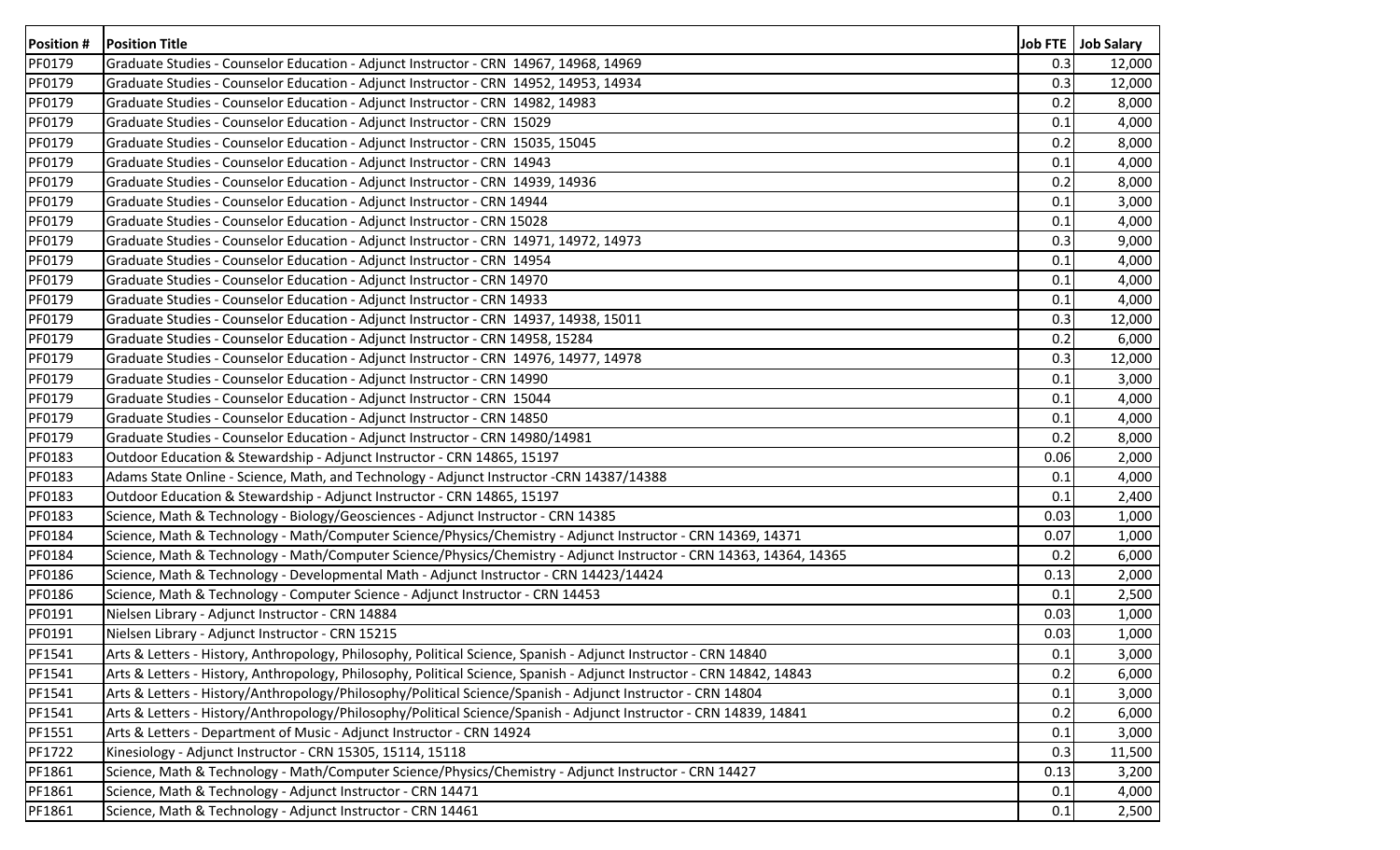| Position #    | <b>Position Title</b>                                                                                                                                |       | Job FTE   Job Salary |
|---------------|------------------------------------------------------------------------------------------------------------------------------------------------------|-------|----------------------|
| PF1861        | Science, Math & Technology - Math/Computer Science/Physics/Chemistry - Adjunct Instructor - CRN 14428, 14429                                         | 0.2   | 4,800                |
| <b>PFO179</b> | Graduate Studies - Counselor Education - Adjunct Instructor - CRN 15029                                                                              | 0.1   | 4,000                |
| FE0802        | Graduate Studies - Counselor Education - Assistant Professor - OVERLOAD - CRN 15016                                                                  | 0.1   | 5,000                |
| FA0033        | Arts & Letters - History/Anthropology/Philosophy/Political Science/Spanish - Professor of History - OVERLOAD - CRN 15039                             | 0.1   | 3,000                |
| FA0033        | Arts & Letters - History/Anthropology/Philosophy/Political Science/Spanish - Professor of History - CRN 15039 Supplemental Additional Students       |       | 3,250                |
| FA8001        | Music Dept. - Professor of Music - additional graduate students MUED 526 CRN 14923                                                                   | 0.1   | 2,000                |
| FA8013        | Music Dept. - Professor of Music - additional graduate students MUED 521 CRN 14921                                                                   | 0.1   | 2,000                |
| FA8908        | Arts & Letters - History/Anthropology/Philosophy/Political Science/Spanish - Assoc. Professor of History - OVERLOAD- CRN 15034                       | 0.1   | 3,000                |
| FA8908        | Arts & Letters - History/Anthropology/Philosophy/Political Science/Spanish - Assoc. Professor of History - CRN 15034 Supplemental Additional Student |       | 2,000                |
| FB8001        | School of Business - Visiting Assistant Professor - OVERLOAD - CRN 14493                                                                             | 0.1   | 3,000                |
| FE1601        | Arts & Letters - Psychology - Assistant Professor Psychology - Overload crn 14755                                                                    | 0.04  | 1,000                |
| FE8008        | Department of Human Performance and Physical Education - Visiting Assistant Professor - CRN 14895                                                    | 0.125 | 3,500                |
| FE8014        | Graduate Studies - Counselor Education - Assistant Professor - OVERLOAD - CRN 14920                                                                  | 0.1   | 6,000                |
| FE8707        | Graduate Studies - Counselor Education - Assistant Professor - student overload - CRN 14965                                                          |       | 200                  |
| OFNC01        | Adams State Online - Sociology - Adjunct Instructor - CRN 15081/20157, 15086/20164                                                                   | 0.2   | 75                   |
| OFNC01        | Adams State Online - Science, Math, and Technology - Adjunct Instructor -CRN 15078/20153                                                             | 0.1   | 75                   |
| OFNC01        | Adams State Online - School of Business - Adjunct Instructor -CRN 15058/20037, 15059/20134                                                           | 0.2   | 75                   |
| OFNC01        | Adams State Online - HAPPSS - Adjunct Instructor -CRN 15073/20147, 15074/20148                                                                       | 0.2   | 75                   |
| OFNC01        | Adams State Online - School of Business - Adjunct Instructor -CRN 15067/20141, 15068/20142, 15069/20143                                              | 0.2   | 75                   |
| OFNC01        | Adams State Online - Sociology - Adjunct Instructor - CRN 15083/20159, 15084/20161                                                                   | 0.2   | 75                   |
| OFNC01        | Adams State Online - English and Communications - Adjunct Instructor -CRN 15206/20172                                                                | 0.1   | 75                   |
| OFNC01        | Adams State Online - HAPPSS - Adjunct Instructor -CRN 15080/20155                                                                                    | 0.1   | 75                   |
| OFNC01        | Adams State Online - HAPPSS - Adjunct Instructor - CRN 15080/20155                                                                                   | 0.1   | 75                   |
| OFNC01        | Adams State Online - HAPPSS - Adjunct Instructor -CRN 15280/20073                                                                                    | 0.1   | 75                   |
| OFNC01        | Adams State Online - School of Business - Adjunct Instructor -CRN 15061/20135                                                                        | 0.1   | 75                   |
| OFNC01        | Adams State Online - Science, Math, and Technology - Adjunct Instructor -CRN 15096/20152                                                             | 0.1   | 75                   |
| OFNC01        | Adams State Online - First Year Seminar - Adjunct Instructor -CRN 14690                                                                              | 0.1   | 75                   |
| OFNC01        | Adams State Online - School of Business - Adjunct Instructor -CRN 15063/20137                                                                        | 0.1   | 75                   |
| OFNC01        | Adams State Online - Science, Math, and Technology - Adjunct Instructor -CRN 15050/15051/20130                                                       | 0.13  | 75                   |
| OFNC01        | Adams State Online - Sociology - Professor - OVERLOAD - CRN 15241/20160, 15242/20163                                                                 | 0.2   | 75                   |
| OFNC01        | Adams State Online - Music - Professor - OVERLOAD - CRN 15079/20154                                                                                  | 0.1   | 75                   |
| OFNC01        | Adams State Online - English and Communications - Adjunct Instructor -CRN 15312/20315                                                                | 0.1   | 75                   |
| OFNC01        | Adams State Online - School of Business - Adjunct Instructor -CRN 15062/20136, 15066/20140                                                           | 0.2   | 75                   |
| OFNC01        | Adams State Online - Sociology - Adjunct Instructor - CRN 15085/20162                                                                                | 0.1   | 75                   |
| OFNC01        | Adams State Online - HAPPSS - Adjunct Instructor -CRN 15087/20165                                                                                    | 0.1   | 75                   |
| OFNC01        | Adams State Online - School of Business - Adjunct Instructor -CRN 15065/20139                                                                        | 0.1   | 75                   |
| OFNC01        | Adams State Online - Art - Assistant Professor - OVERLOAD - CRN 15049                                                                                | 0.1   | 75                   |
| OFNC01        | Adams State Online - School of Business - Adjunct Instructor - CRN 15304/20225                                                                       | 0.1   | 75                   |
| OFNC01        | Adams State Online - School of Business - Adjunct Instructor - CRN 15056/20132                                                                       | 0.1   | 75                   |